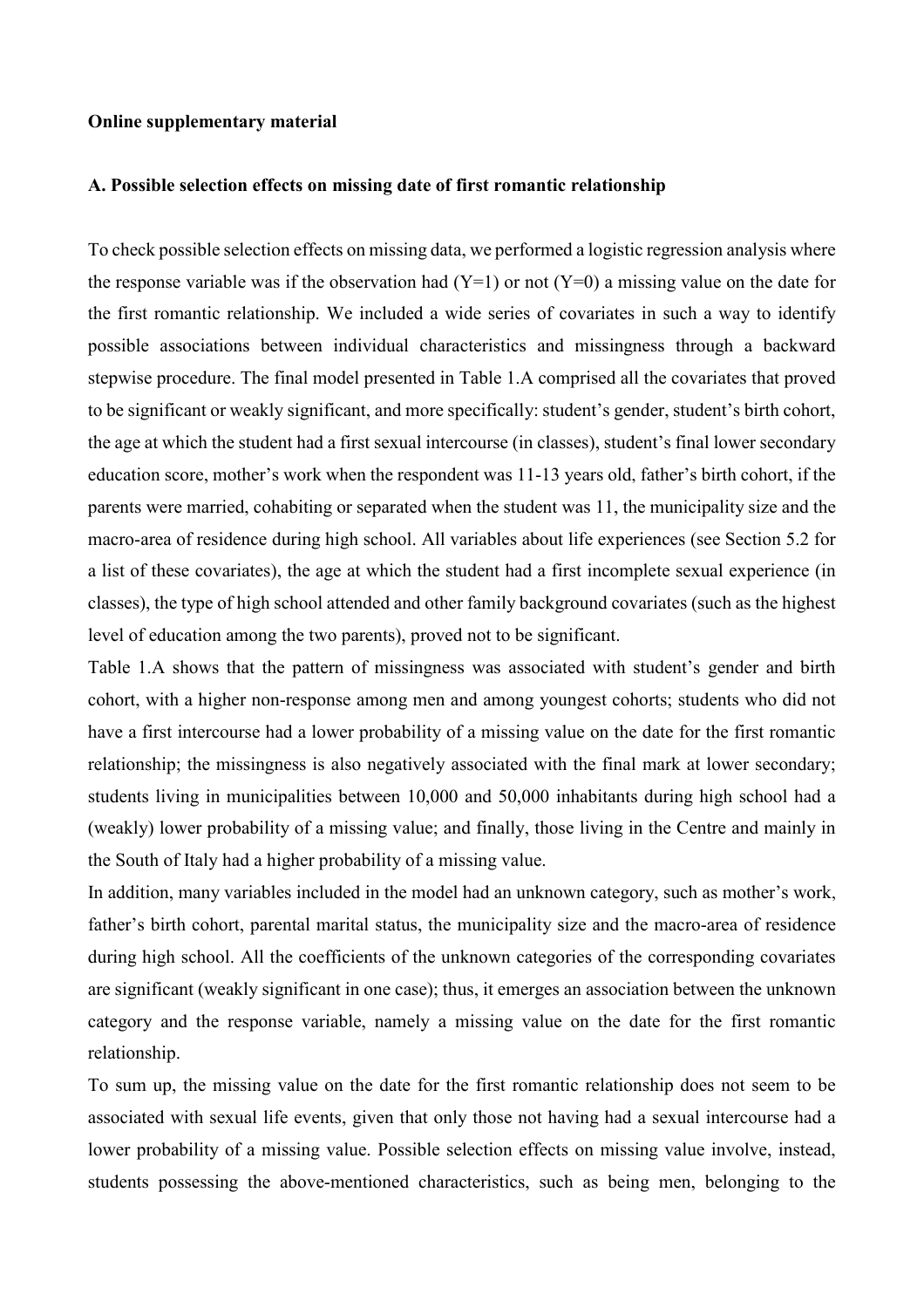youngest cohorts and having had a low final score at lower secondary school. Finally, it emerges that students who not answered accurately to the date of first romantic relationship did the same for other questions in the survey.

|                                                            | coef     | std error | p-value |
|------------------------------------------------------------|----------|-----------|---------|
| Gender (ref. Male)                                         |          |           |         |
| Female                                                     | $-0.378$ | 0.075     | 0.000   |
| Birth cohort (ref. 1975-1979)                              |          |           |         |
| 1980-1981                                                  | $-0.126$ | 0.152     | 0.407   |
| 1991-1995                                                  | 0.627    | 0.156     | 0.000   |
| 1996-1997                                                  | 0.533    | 0.156     | 0.001   |
| Age at first intercourse (ref. $\leq 15$ )                 |          |           |         |
| $15 - 17$                                                  | $-0.203$ | 0.141     | 0.150   |
| $17-19$                                                    | $-0.126$ | 0.137     | 0.357   |
| $>19$                                                      | $-0.233$ | 0.148     | 0.116   |
| no intercourse                                             | $-1.225$ | 0.168     | 0.000   |
| Final score at lower secondary                             | $-0.143$ | 0.032     | 0.000   |
| Mother's work (ref. No)                                    |          |           |         |
| Yes                                                        | $-0.054$ | 0.080     | 0.500   |
| Unknown                                                    | 0.564    | 0.164     | 0.001   |
| Father's birth cohort (ref. 1919-1945)                     |          |           |         |
| 1946-1955                                                  | $-0.098$ | 0.157     | 0.531   |
| 1956-1965                                                  | $-0.029$ | 0.181     | 0.875   |
| 1966-1980                                                  | 0.009    | 0.195     | 0.964   |
| Unknown                                                    | 0.622    | 0.191     | 0.001   |
| Parental marital status (ref. Married parents)             |          |           |         |
| Cohabiting parents                                         | 0.237    | 0.259     | 0.361   |
| Separated parents                                          | 0.116    | 0.169     | 0.494   |
| Unknown                                                    | 0.831    | 0.178     | 0.000   |
| Municipality size during high school                       |          |           |         |
| $(ref. < 10,000 \text{ inhab})$                            |          |           |         |
| 10,000-50,000 inhab                                        | $-0.172$ | 0.095     | 0.071   |
| 50,000-100,000 inhab                                       | $-0.080$ | 0.116     | 0.488   |
| 100,000-500,000 inhab                                      | $-0.202$ | 0.129     | 0.117   |
| $>500,000$ inhab                                           | $-0.046$ | 0.122     | 0.704   |
| Unknown                                                    | 0.333    | 0.178     | 0.062   |
| Macro-area of residence during high school<br>(ref. North) |          |           |         |
| Centre                                                     | 0.275    | 0.106     | 0.010   |
| South                                                      | 0.835    | 0.088     | 0.000   |
| Abroad                                                     | 0.449    | 0.375     | 0.232   |

**Table 1.A**: Model coefficients from logistic regression model on the presence of a missing value on the date of first romantic relationship.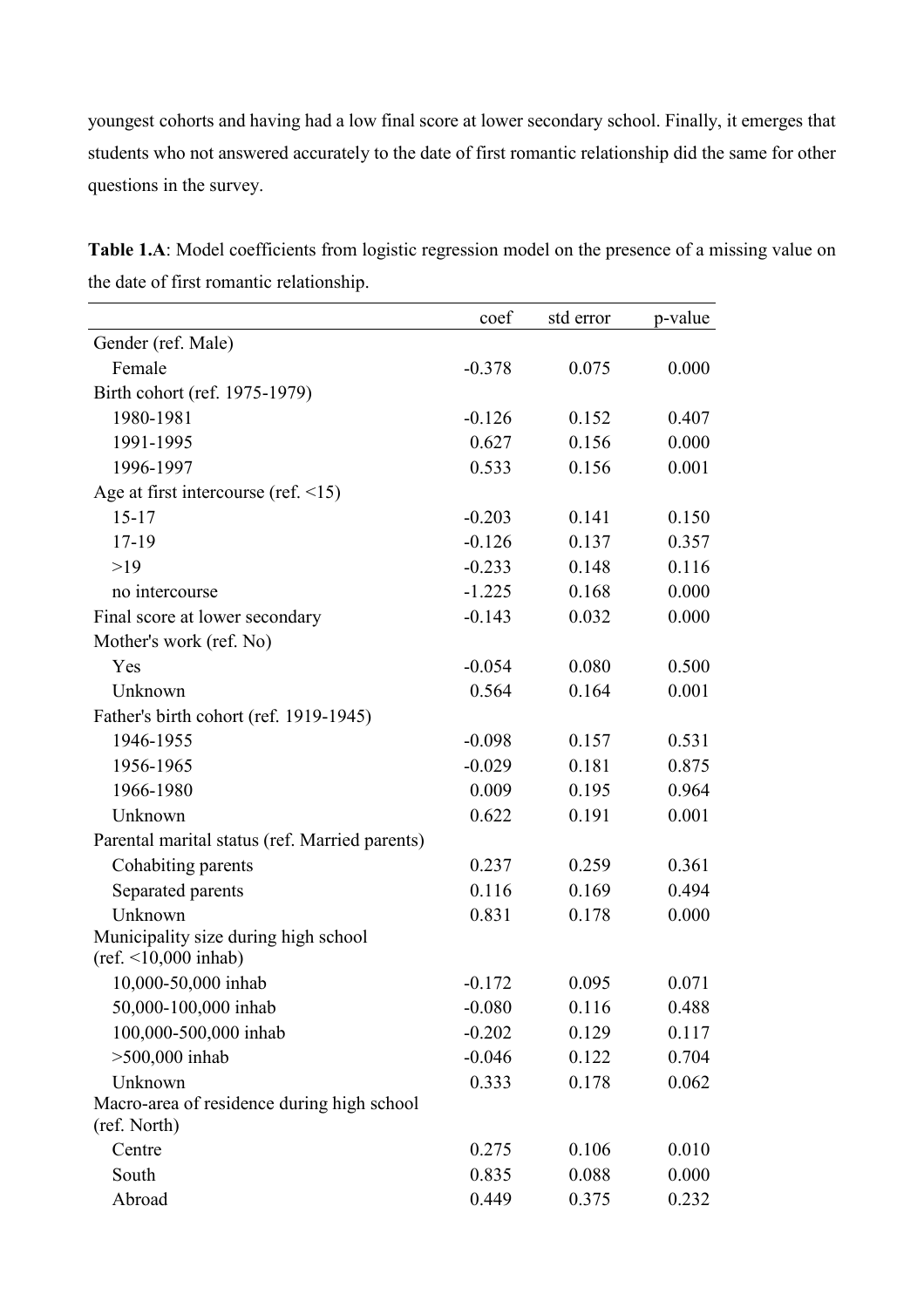| Jnknown. | 1.324    | 0.302 | 0.000 |
|----------|----------|-------|-------|
| Constant | $-0.781$ | 0.329 | 0.018 |

## **B. Analyses on the reduced sample**

As summarised in Section 6.3 in the main text, we repeated our analyses on the reduced sample of 7,262 students. We reconstructed the sequences for this sample and then conducted the sequence analysis with the OM algorithm and cluster analysis using Ward's algorithm, following the same criteria as described in Section 5.1 in the main text.

Figure 1.B shows the state distribution plots of the solution given by six clusters, which can be compared with Figure 2 in Section 6.1 in the main text. Graphically, the six clusters appear very similar in the imputed sample and in the reduced sample. Nevertheless, some differences may be detected between the two analyses. First, the numerosity of each cluster differs (see Table 1.B below, which is identical to Table 3 in the main text); while in some cases the difference is restrained (e.g., for the sex without commitment cluster), for others the gap is wide (i.e. for the forerunners profile). Second, median ages at first sexual intercourse slightly change in the two groups of clusters, being lower in the reduced sample than in the imputed sample (except in the romantic love cluster where the difference is negligible).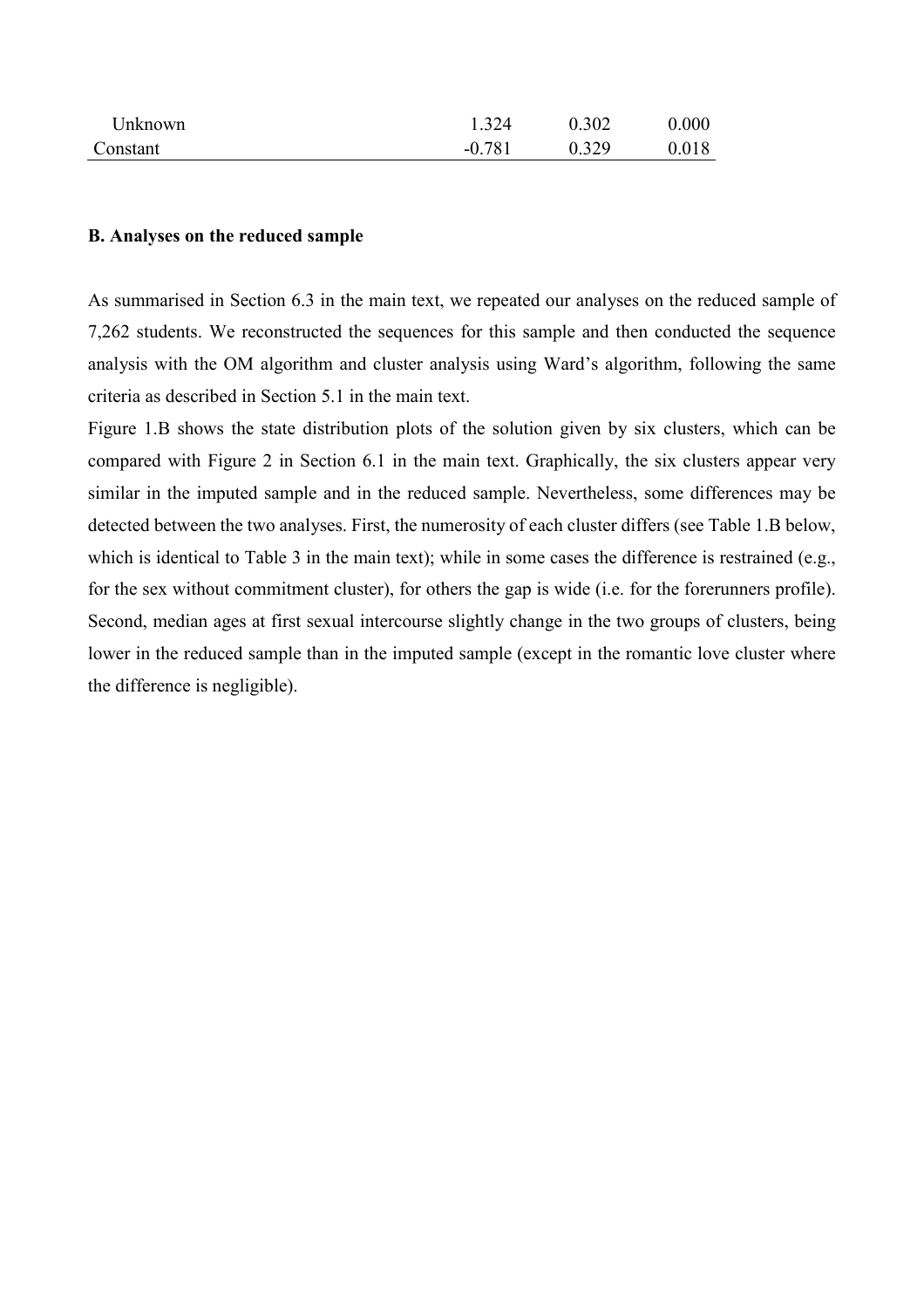

Figure 1.B: State distribution plots of clusters of students' affective and sexual life courses. Reduced sample.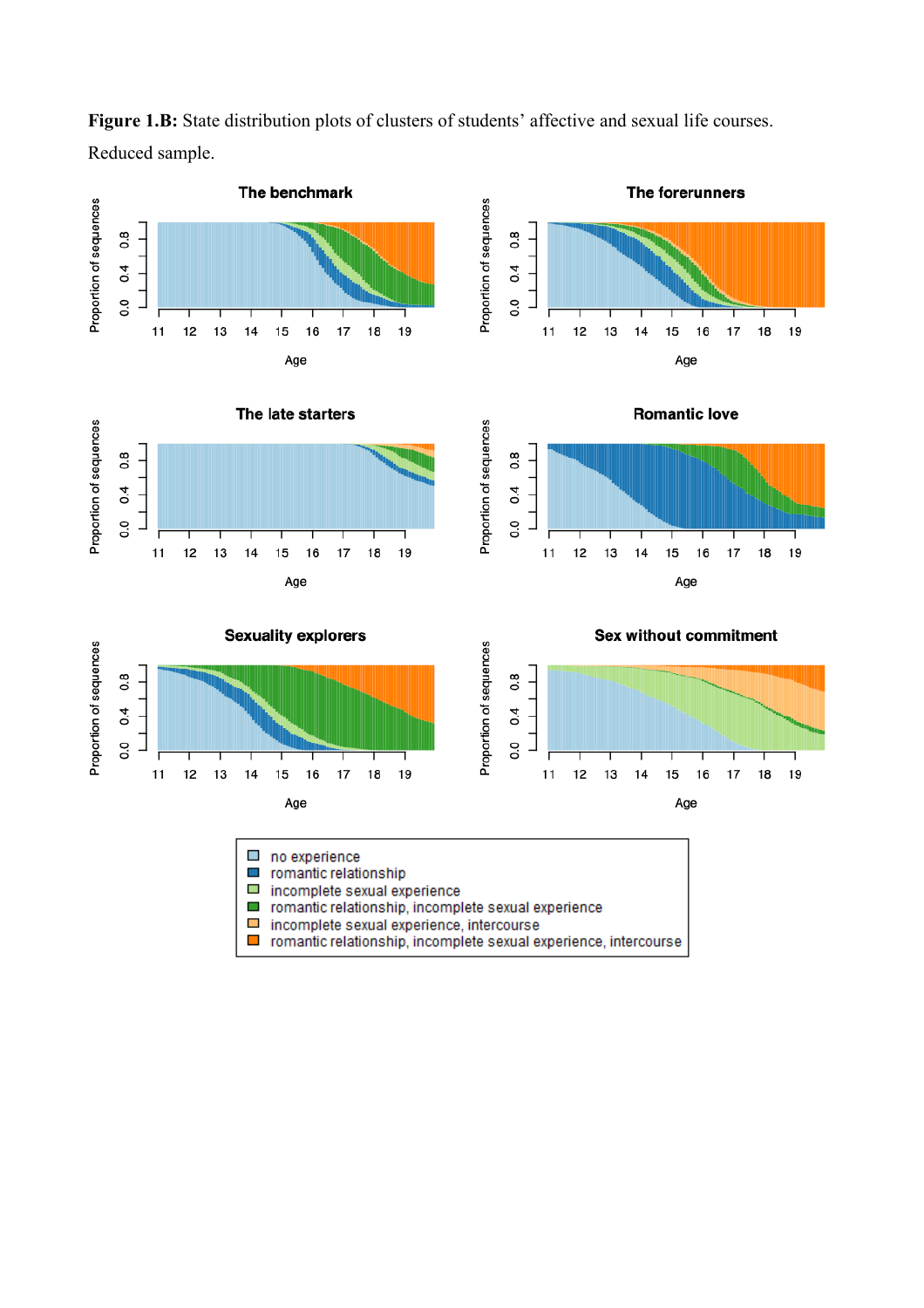**Table 1.B:** Clusters of students' affective and sexual life courses. Students' absolute and percentage frequencies (by column) in the original, imputed sample (8,243 students) and in the reduced sample (7,262 students)

|                        | Original sample |                     | Reduced sample |                     |
|------------------------|-----------------|---------------------|----------------|---------------------|
| Cluster label          | abs.v.          | $\%$                | abs.v.         | $\%$                |
| The benchmark          | 1,380           | 16.7                | 1,536          | 21.2                |
| The forerunners        | 2,687           | 32.6                | 1,265          | 17.4                |
| The late starters      | 757             | 9.2                 | 1,172          | 16.1                |
| Romantic love          | 1,186           | 14.4                | 665            | 9.2                 |
| Sexuality explorers    | 1,237           | 15.0                | 1,565          | 21.6                |
| Sex without commitment | 996             | 12.1                | 1,059          | 14.6                |
| <b>Total</b>           | 8,243           | <i><b>100.0</b></i> | 7,262          | <i><b>100.0</b></i> |

Figure 2.B shows confidence intervals of predicted probabilities of belonging to the six clusters according to student gender (Figure 2.B1) and birth cohort (Figure 2.B2) deriving from Model *E* (complete model, without the interaction term between gender and birth cohort) for the reduced sample.

Specifically, we see in Figure 2.B1 that the male and female confidence intervals of the predicted probabilities do overlap in four clusters: the forerunners, the late starters, romantic love and sexuality explorers. With respect to the results obtained for the imputed sample, gender differences appear attenuated, thus suggesting a more marked gender equality. The main noteworthy difference is about the forerunners, whereas the others three clusters were overlapping or very close also in the imputed sample.

When looking at the differences by birth cohort (Figure 2.B2), the patterns of the six clusters are very similar comparing the imputed sample and the reduced sample, thus confirming the trend of the various pathways over time.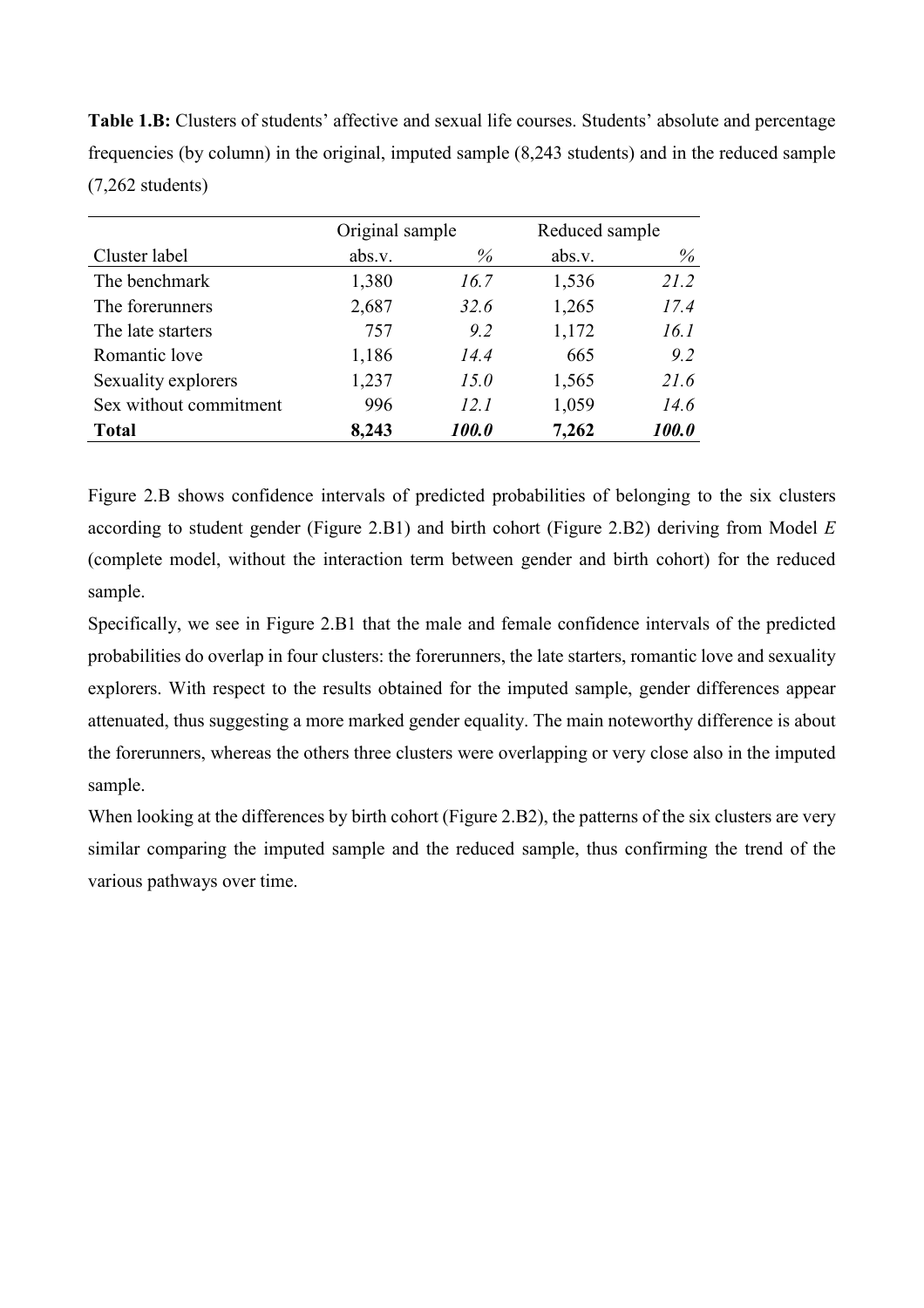**Figure 2.B:** Results from Model *E*: Predicted probabilities of belonging to the six clusters according to student gender (Fig. 2.B1) and birth cohort (Fig. 2.B2). CI 95%. Reduced sample.



1) By gender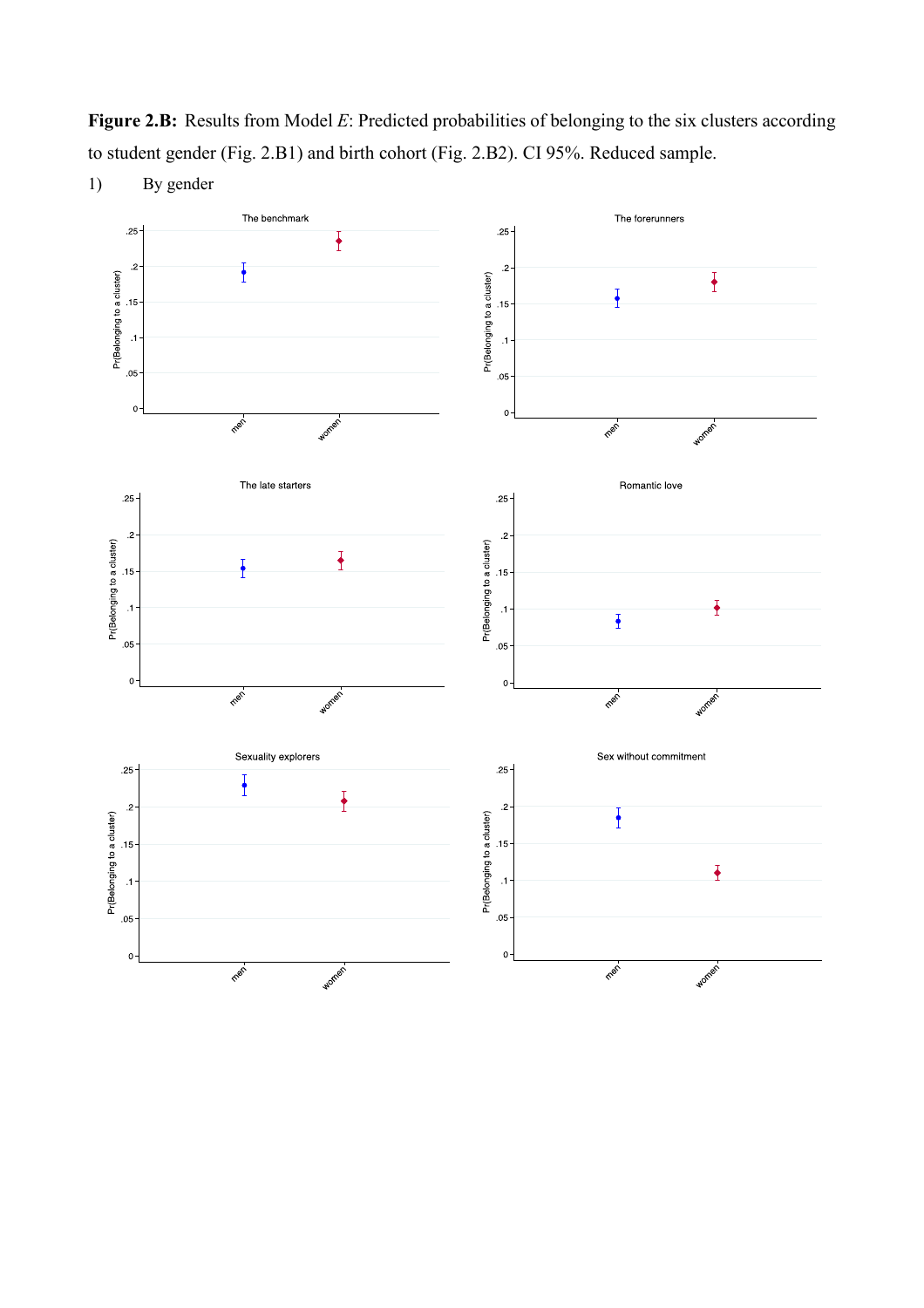

Note: own elaboration on SIS and SELFY data. To estimate predicted probabilities, gender (in Figure B, a) and birth cohort (in Figure B, b) are allowed to vary, while gender (in Figure B, b), birth cohort (in Figure B, a), student's final lower-secondary score, type of high school attended, frequency of church attendance when student was 13, smoking when student was 11 to 13, attendance of discotheque when student was 11 to 13, parental highest level of education, mother's work when respondent was 11 to 13, parental partnership when student was 11, and macro-area of residence during high school are kept at the mean value.

Figure 3.B shows confidence intervals of predicted probabilities of belonging to the six clusters according to student gender and birth cohort deriving from Model *F* (complete model, with the interaction term between gender and birth cohort) for the reduced sample.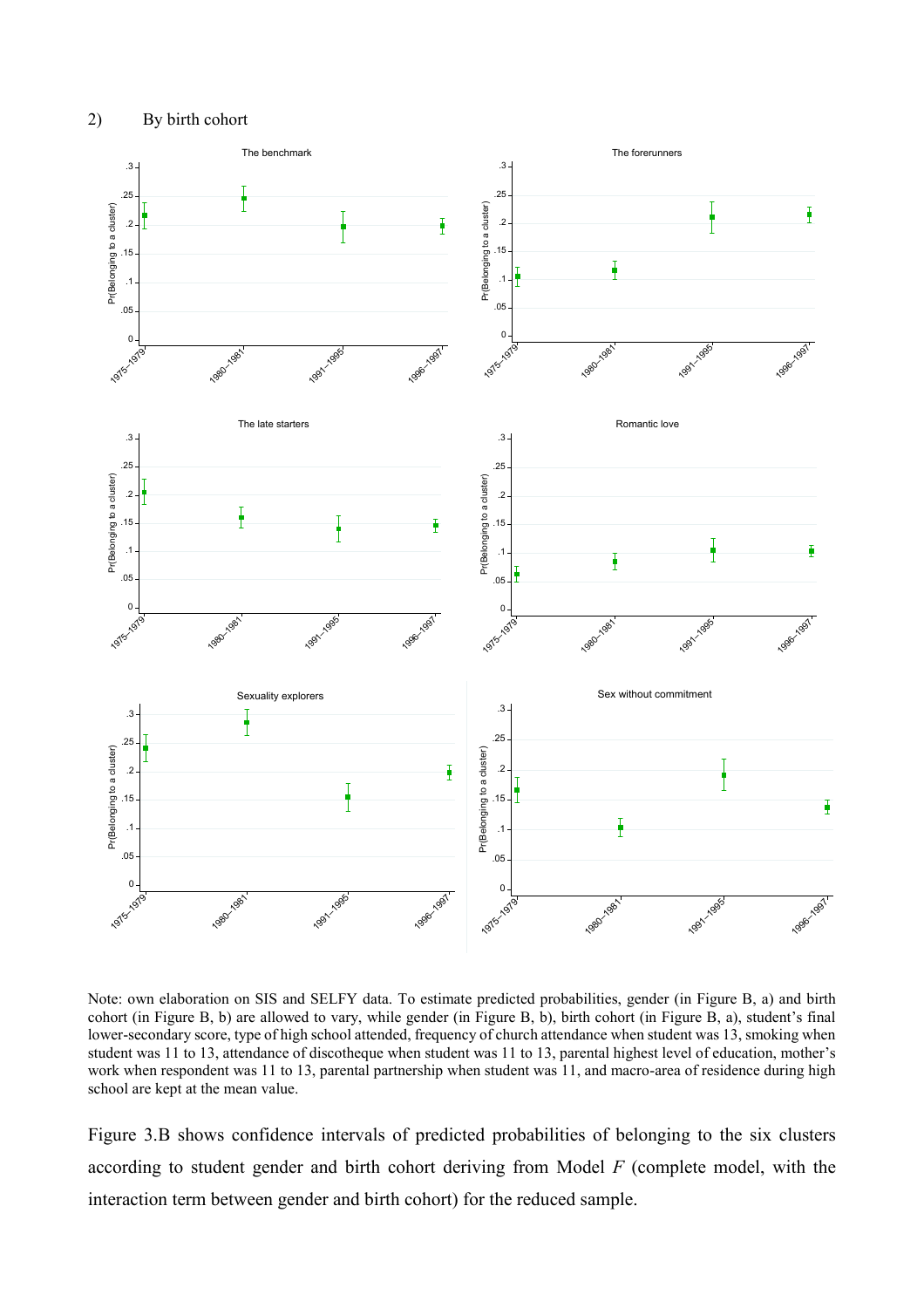On one hand, comparing Figure 3.B with Figure 4 in the main manuscript, we can see that two clusters, namely the late starters and romantic love, have the same pattern and overlapping confidence intervals. On the other hand, the forerunners is again the cluster with the most relevant differences; clearly, this group is different in the two solutions. The remaining three clusters, namely the benchmark, sexuality explorers and sex without commitments, show some slight differences in the overlapping confidence intervals, but the trends are superimposable.